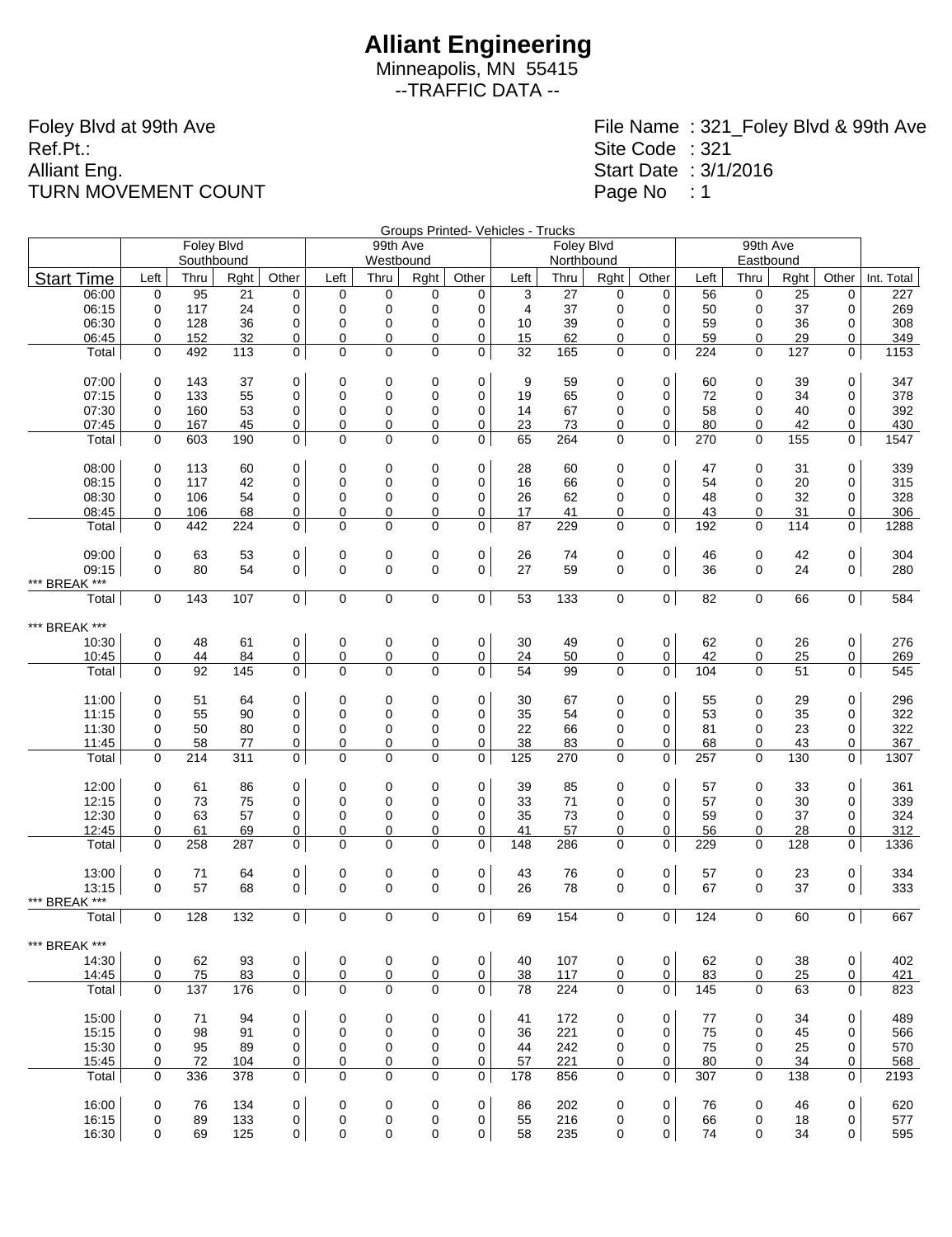Minneapolis, MN 55415 --TRAFFIC DATA --

Foley Blvd at 99th Ave Ref.Pt.: Alliant Eng. TURN MOVEMENT COUNT

|                    | Groups Printed- Vehicles - Trucks<br>99th Ave |            |      |          |             |             |      |             |      |            |          |          |      |      |      |       |            |
|--------------------|-----------------------------------------------|------------|------|----------|-------------|-------------|------|-------------|------|------------|----------|----------|------|------|------|-------|------------|
|                    |                                               | Foley Blvd |      |          |             | 99th Ave    |      |             |      | Foley Blvd |          |          |      |      |      |       |            |
|                    |                                               | Southbound |      |          |             | Westbound   |      |             |      | Northbound |          |          |      |      |      |       |            |
| <b>Start Time</b>  | Left                                          | Thru       | Rght | Other    | Left        | Thru        | Rght | Other       | Left | Thru       | Rght     | Other    | Left | Thru | Rght | Other | Int. Total |
| 16:45              | 0                                             | 97         | 115  | 0        | 0           | 0           | 0    | 0           | 75   | 176        | 0        | 0        | 86   | 0    | 41   | 0     | 590        |
| Total              | 0                                             | 331        | 507  | 0        | 0           | 0           | 0    | 0           | 274  | 829        | 0        | 0        | 302  | 0    | 139  | 0     | 2382       |
|                    |                                               |            |      |          |             |             |      |             |      |            |          |          |      |      |      |       |            |
| 17:00              | 0                                             | 58         | 121  | 0        | 0           | 0           | 0    | 0           | 68   | 215        | 0        | 0        | 81   | 0    | 34   | 0     | 577        |
| 17:15              |                                               | 90         | 126  | 0        | 0           | 0           | 0    | 0           | 59   | 171        | 0        |          | 83   |      | 31   |       | 560        |
| 17:30              |                                               | 63         | 88   | 0        |             | 0           | 0    | 0           | 51   | 214        | 0        |          | 68   |      | 33   |       | 517        |
| 17:45              |                                               | 78         | 89   | 0        | 0           | 0           | 0    | 0           | 45   | 168        | 0        |          | 70   |      | 32   |       | 482        |
| Total              | 0                                             | 289        | 424  | 0        | $\mathbf 0$ | $\mathbf 0$ | 0    | $\mathbf 0$ | 223  | 768        | 0        | 0        | 302  | 0    | 130  | 0     | 2136       |
|                    |                                               |            |      |          |             |             |      |             |      |            |          |          |      |      |      |       |            |
| <b>Grand Total</b> | 0                                             | 3465       | 2994 | 0        | 0           | 0           | 0    | 0           | 1386 | 4277       | 0        | 0        | 2538 | 0    | 1301 | 0     | 15961      |
| Apprch %           | 0                                             | 53.6       | 46.4 | 0        | 0           | 0           | 0    | 0           | 24.5 | 75.5       | 0        | 0        | 66.1 | 0    | 33.9 | 0     |            |
| Total %            | 0                                             | 21.7       | 18.8 | 0        | 0           | 0           | 0    | 0           | 8.7  | 26.8       | 0        | 0        | 15.9 | 0    | 8.2  | 0     |            |
| Vehicles           | 0                                             | 3373       | 2926 | $\Omega$ | 0           | $\Omega$    | 0    | $\Omega$    | 1343 | 4131       | $\Omega$ | $\Omega$ | 2482 | 0    | 1258 | 0     | 15513      |
| % Vehicles         | 0                                             | 97.3       | 97.7 | 0        | 0           | 0           | 0    | 0           | 96.9 | 96.6       | 0        |          | 97.8 | 0    | 96.7 | 0     | 97.2       |
| Trucks             | 0                                             | 92         | 68   | 0        | 0           | 0           | 0    | 0           | 43   | 146        | 0        | $\Omega$ | 56   | 0    | 43   | 0     | 448        |
| % Trucks           | 0                                             | 2.7        | 2.3  | 0        | 0           | 0           | 0    | 0           | 3.1  | 3.4        | 0        | 0        | 2.2  | 0    | 3.3  | 0     | 2.8        |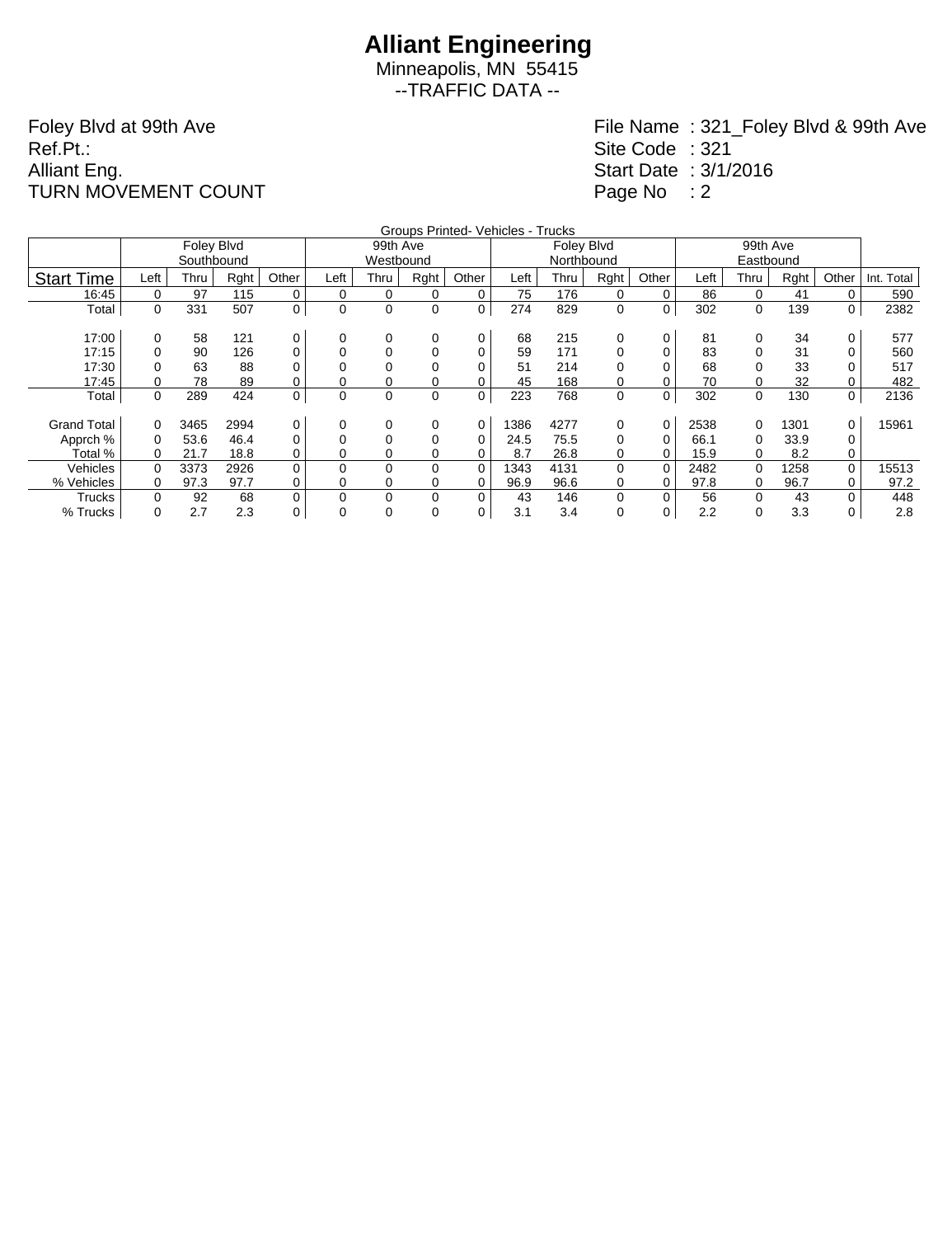Minneapolis, MN 55415 --TRAFFIC DATA --

Foley Blvd at 99th Ave Ref.Pt.: Alliant Eng. TURN MOVEMENT COUNT

|                                                      |            |      | Foley Blvd |       |            | 99th Ave |           |      |       |            |      | Foley Blyd |            |       |            |      |      | 99th Ave  |          |            |            |  |  |
|------------------------------------------------------|------------|------|------------|-------|------------|----------|-----------|------|-------|------------|------|------------|------------|-------|------------|------|------|-----------|----------|------------|------------|--|--|
|                                                      | Southbound |      |            |       |            |          | Westbound |      |       |            |      |            | Northbound |       |            |      |      | Eastbound |          |            |            |  |  |
| <b>Start Time</b>                                    | Left       | Thru | Raht       | Other | App. Total | Left     | Thru      | Raht | Other | App. Total | Left | Thru       | Rght       | Other | App. Total | Left | Thru | Rght      | Other    | App. Total | Int. Total |  |  |
| Peak Hour Analysis From 06:00 to 11:45 - Peak 1 of 1 |            |      |            |       |            |          |           |      |       |            |      |            |            |       |            |      |      |           |          |            |            |  |  |
| Peak Hour for Entire Intersection Begins at 07:00    |            |      |            |       |            |          |           |      |       |            |      |            |            |       |            |      |      |           |          |            |            |  |  |
| 07:00                                                |            | 143  | 37         |       | 180        |          |           |      |       |            |      | 59         |            |       | 68         | 60   |      | 39        |          | 99         | 347        |  |  |
| 07:15                                                |            | 133  | 55         |       | 188        |          |           |      |       |            | 19   | 65         |            |       | 84         |      |      | 34        | $\Omega$ | 106        | 378        |  |  |
| 07:30                                                |            | 160  | 53         |       | 213        |          |           |      | 0     |            | 14   | 67         |            |       | 81         | 58   |      | 40        | $\Omega$ | 98         | 392        |  |  |
| 07:45                                                |            | 167  | 45         |       | 212        |          |           |      |       |            | 23   | 73         |            |       | 96         | 80   | 0    | 42        | 0        | 122        | 430        |  |  |
| <b>Total Volume</b>                                  | 0          | 603  | 190        |       | 793        |          |           |      |       |            | 65   | 264        |            |       | 329        | 270  | O.   | 155       | $\Omega$ | 425        | 1547       |  |  |
| % App. Total                                         |            | 76   | 24         |       |            |          |           |      |       |            | 19.8 | 80.2       |            | O     |            | 63.5 | 0    | 36.5      | $\Omega$ |            |            |  |  |
| <b>PHF</b>                                           | .000       | .903 | .864       | .000  | .931       | .000     | .000      | .000 | .000  | .000       | .707 | .904       | .000       | .000  | .857       | .844 | .000 | .923      | .000     | .871       | .899       |  |  |